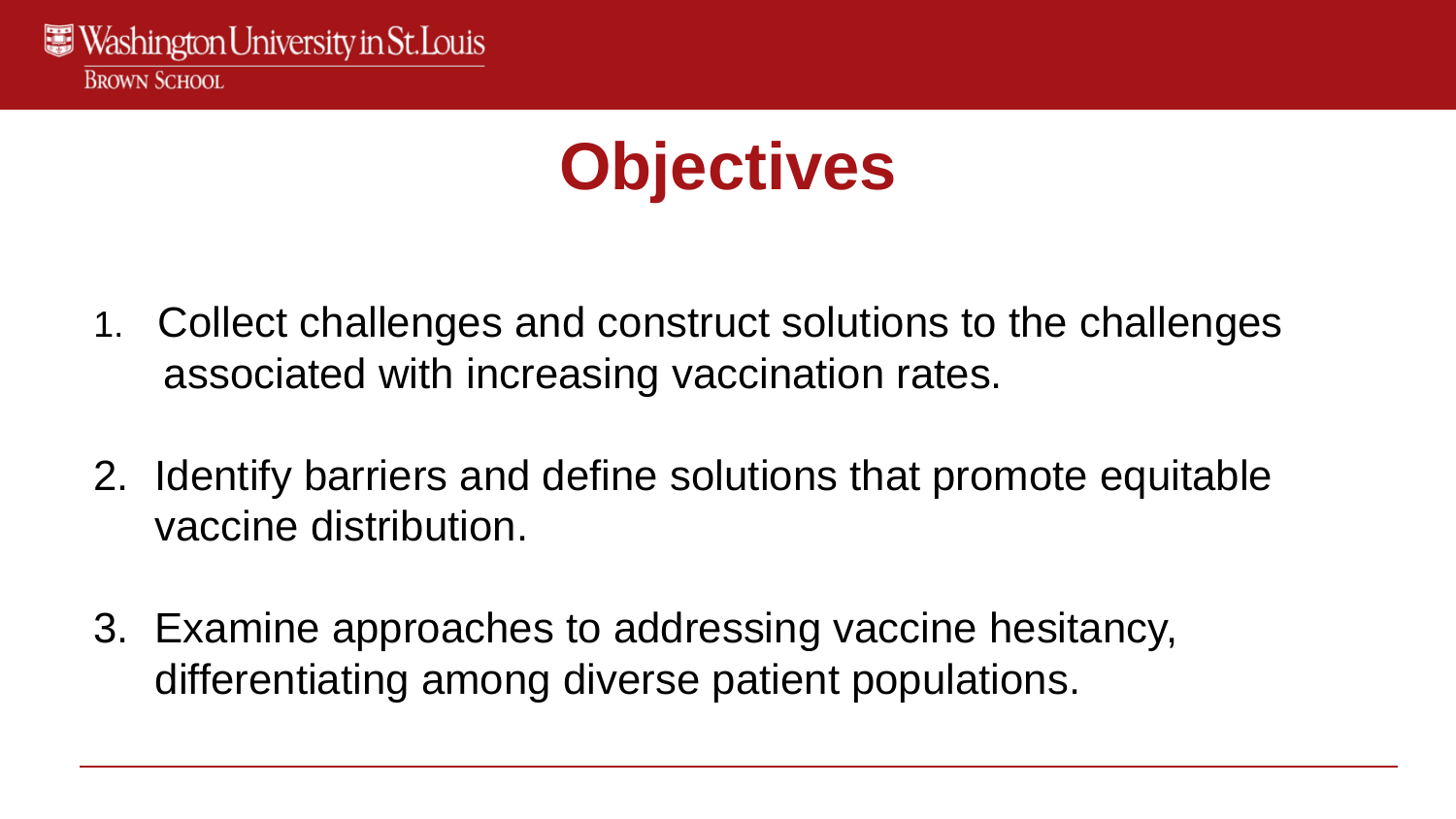# **Health Equity**

• Assurance that all members of society have the opportunity for health – a sense of well-being and the ability to lead full, productive life-

– Regardless of SES, race/ethnicity, gender, sexual orientation, geography, etc., or other social factors that might contribute to inequity.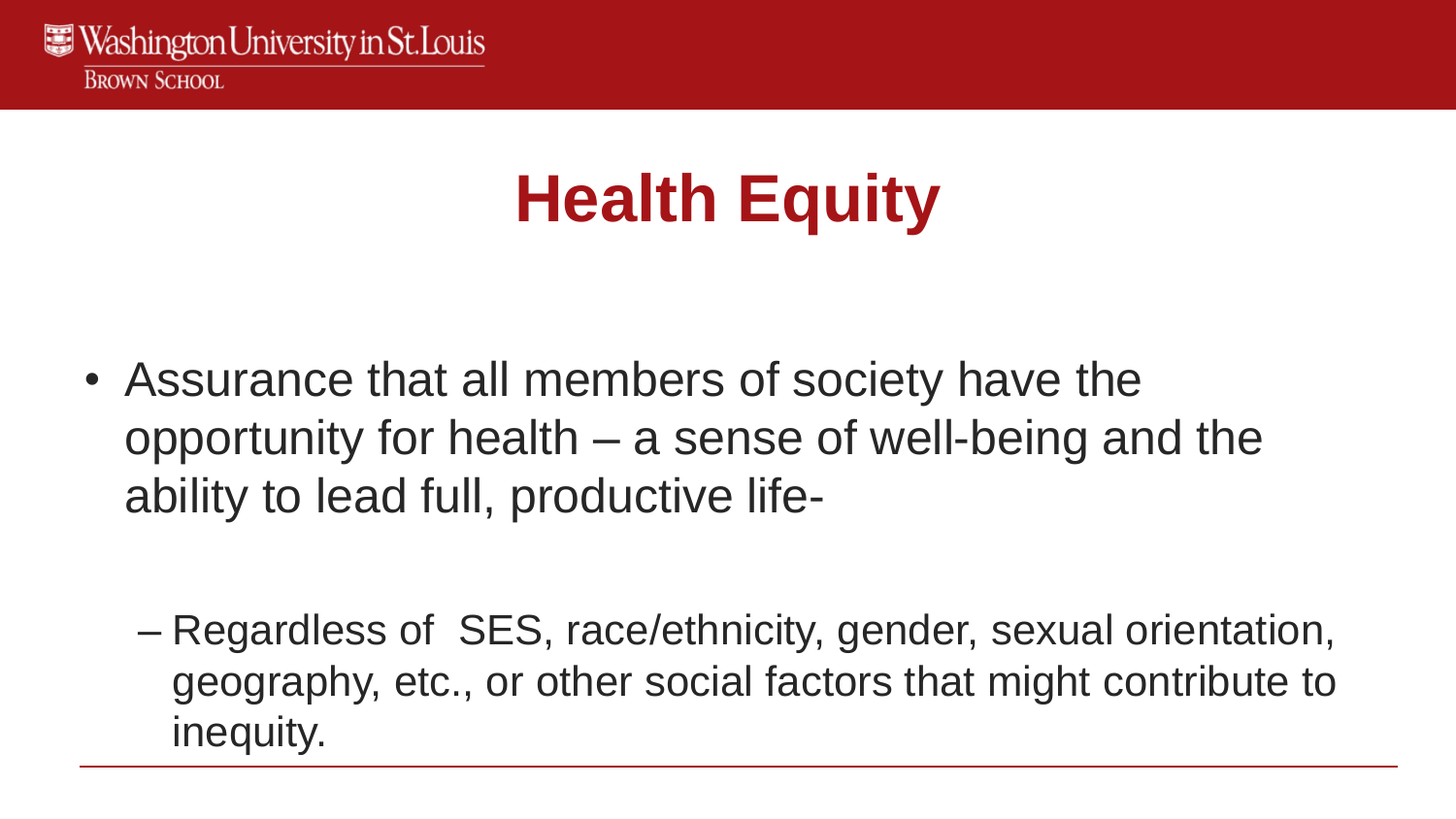**Inequity**



Systemic issues affect populations to create the conditions that lead to differences in exposures, risks & access; these are the social determinants of health.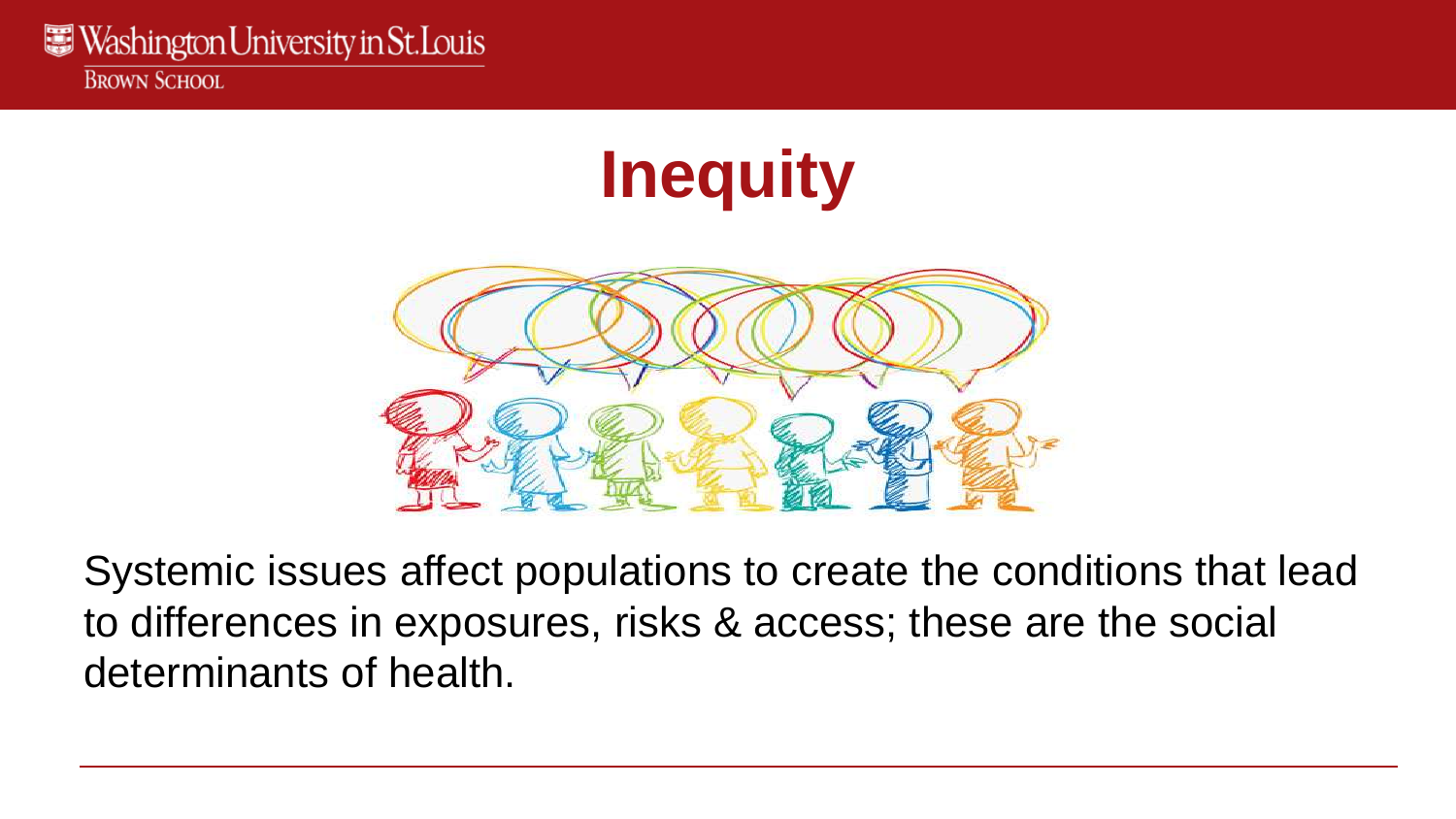# **Inequity**

#### According to the World Health Organization:

Social determinants are "the conditions in which people are born, grow, live, work and age. These circumstances are shaped by the distribution of money, power and resources at global, national and local levels."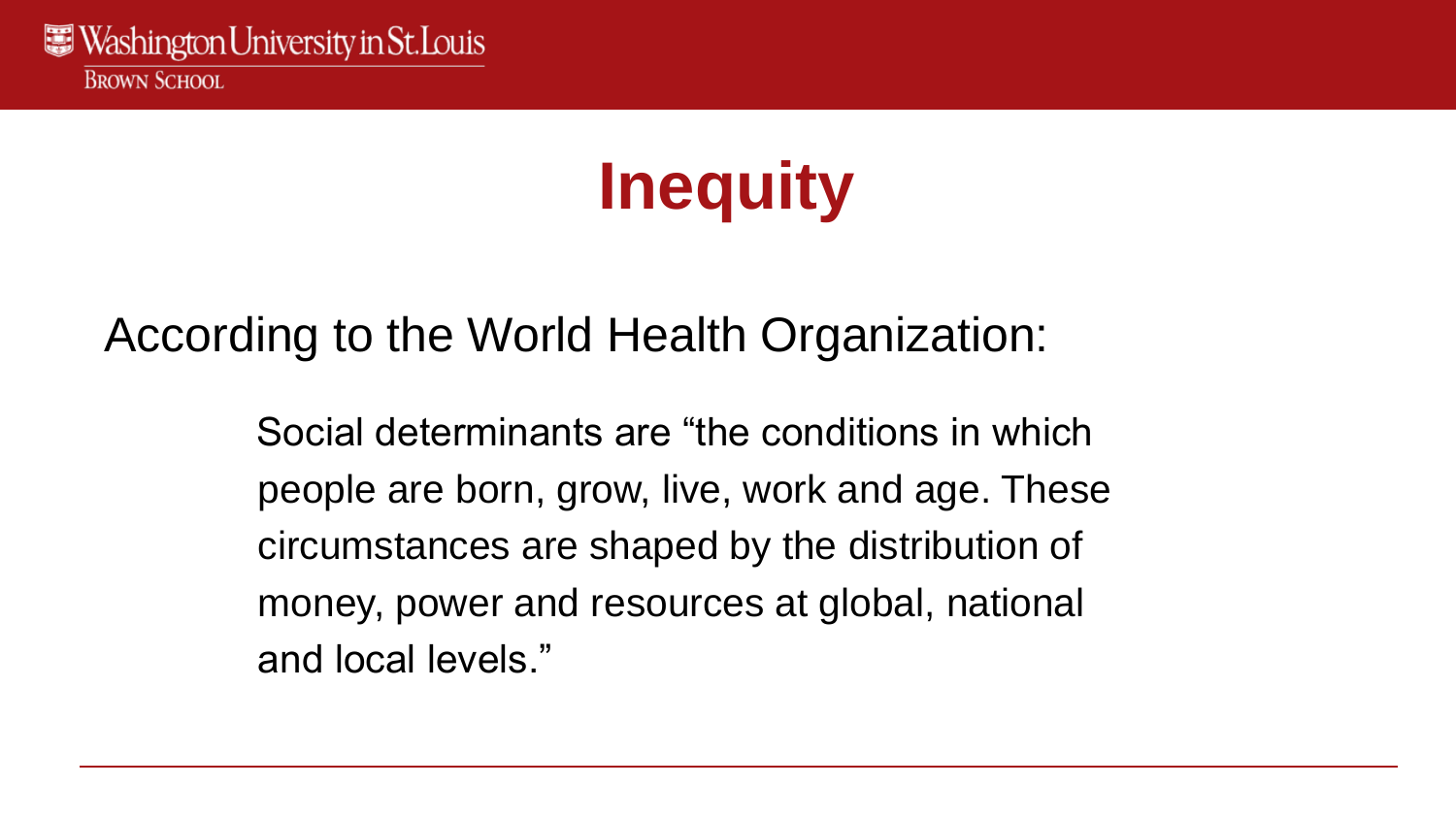#### **Social Determinants of Health Inequities**

A Conceptual Framework for Action on the Social Determinants of Health, World Health Organization, 2010

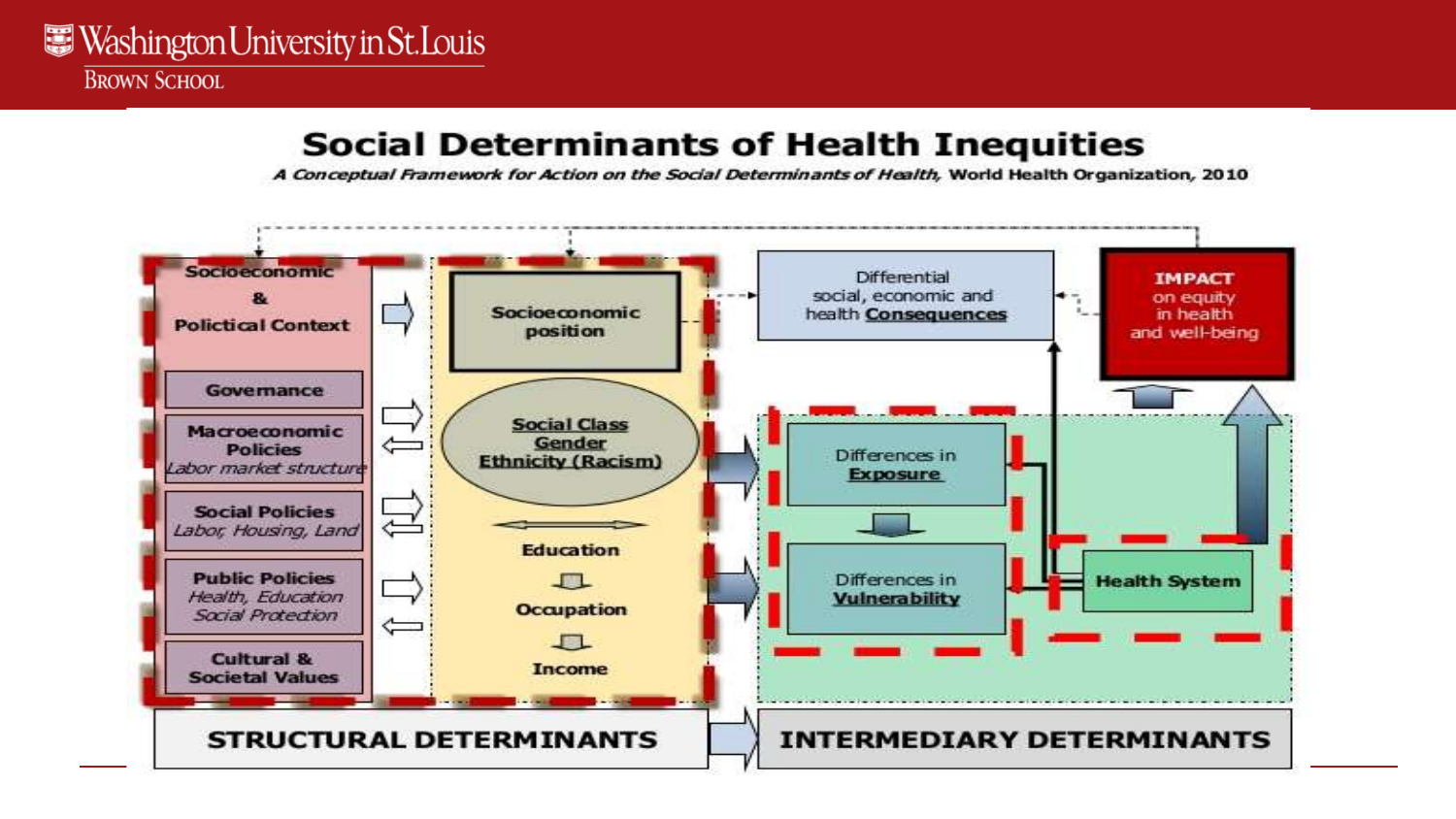### **COVID-19**

What is collected affects what we know.

- CDC reports demographic characteristics for COVID-19 vaccination (race/ethnicity) on just over 55% of those who have received at least one dose of the vaccine;
- Only 47 states and Washington, DC report race/ethnicity data; differences in how states report their data.
- CDC is not currently reporting data by state
- Limited samples affect some groups such as American Indian and Alaska Native
- Difficult to identify some of contextual factors that are important to planning for equitable distribution.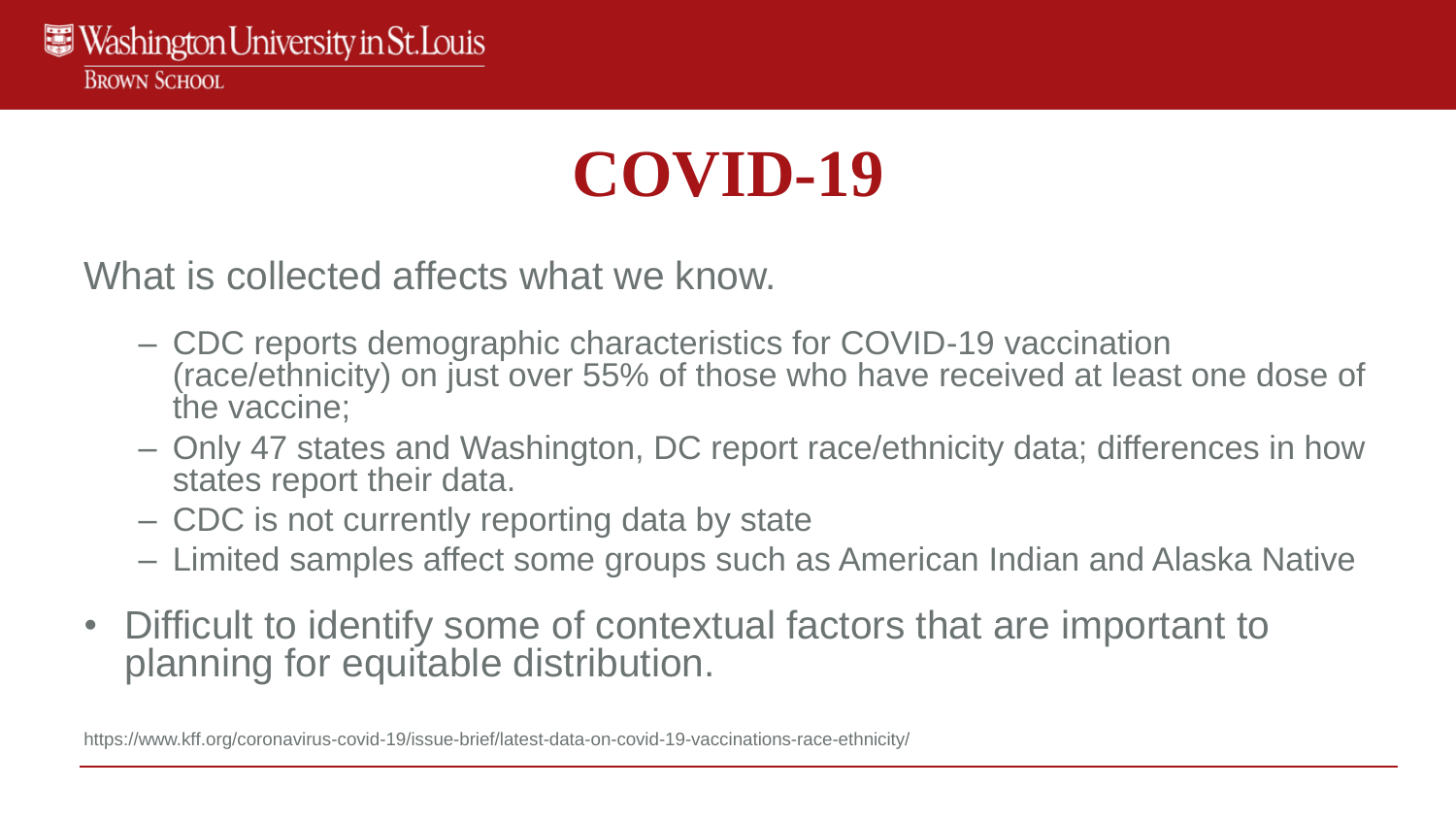### **Missouri**

Missouri Data based on Kaiser Family Foundation Analysis

- African American/Black: 8% vaccinations, 25% of cases, 12% of deaths; 11% of the population;
- Hispanic: 5% vaccinations, 13% of cases, 2% of deaths; 4% of the population;
- Asian American: 3% vaccinations, 2% of cases, 1% of deaths; 2% of the population;
- White: 83% vaccinations, 54% of cases, 83% of deaths; 82% of the population.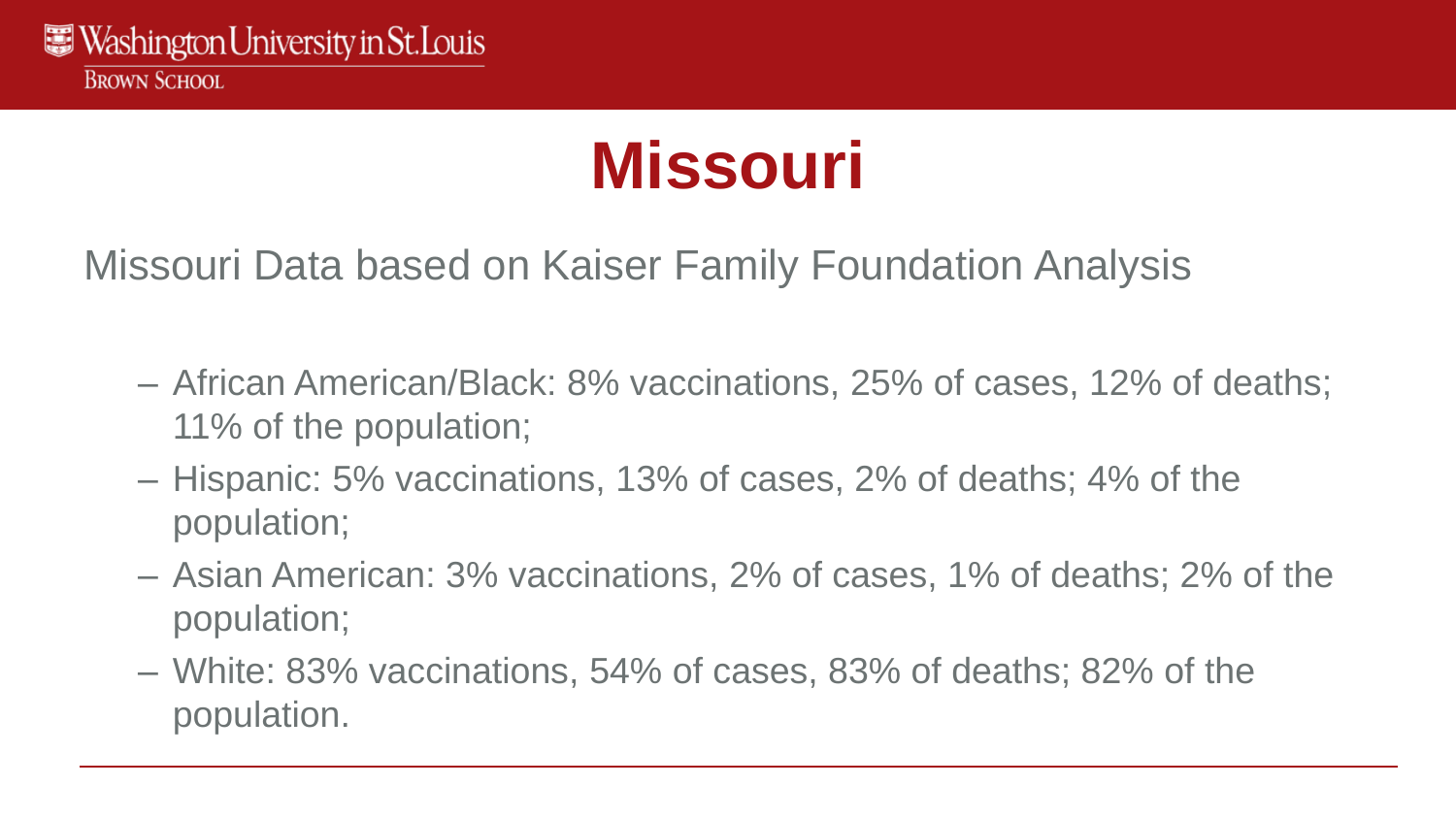### **Disparities in Adult Vaccination**

- Vaccination coverage generally lower among adults without health insurance than those with health insurance.
	- Adult vaccination coverage differed by the type of health insurance (private vs. public except influenza & pneumococcal);
- Adults with a usual place for health care more likely to report vaccinations than those without a usual place for care (health insurance did not affect);
- Vaccination among U.S.-born adults was significantly higher than in foreign-born adults including influenza vaccination; large gaps in pneumonia and tetanus.
	- Recent immigrants are less likely to receive recommended vaccinations.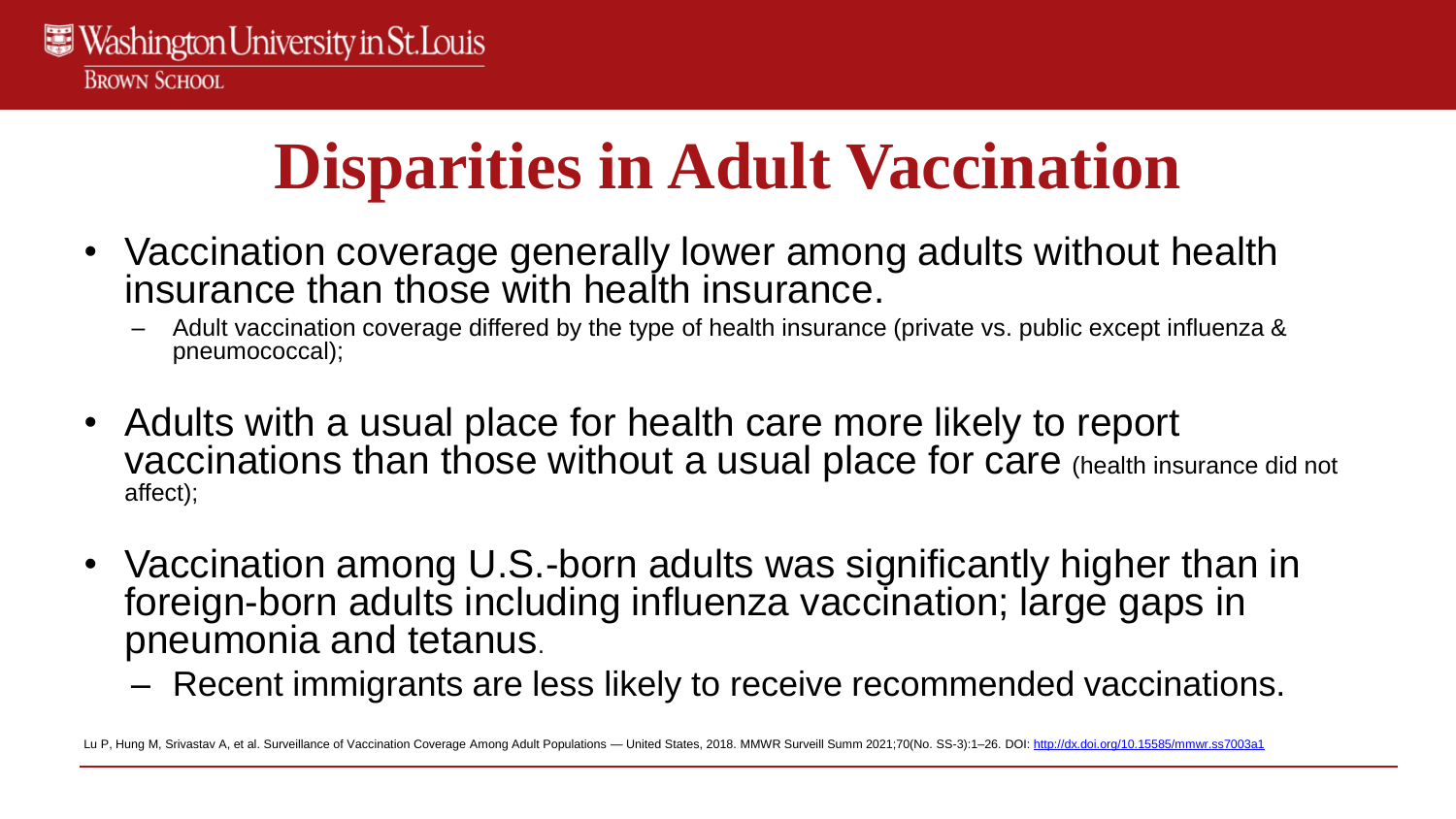## **Disparities in Adult Vaccination**

- ≥1 physician contact during the preceding year has been associated with higher vaccination coverage.
- Black, Hispanic, and Asian adults had lower vaccination coverage than Whites for all vaccines routinely recommended for adults;
	- Differences for influenza, Tdap, and hepatitis B vaccination among HCP,
	- White HCP generally have higher vaccination coverage compared to Black & Hispanic HCP.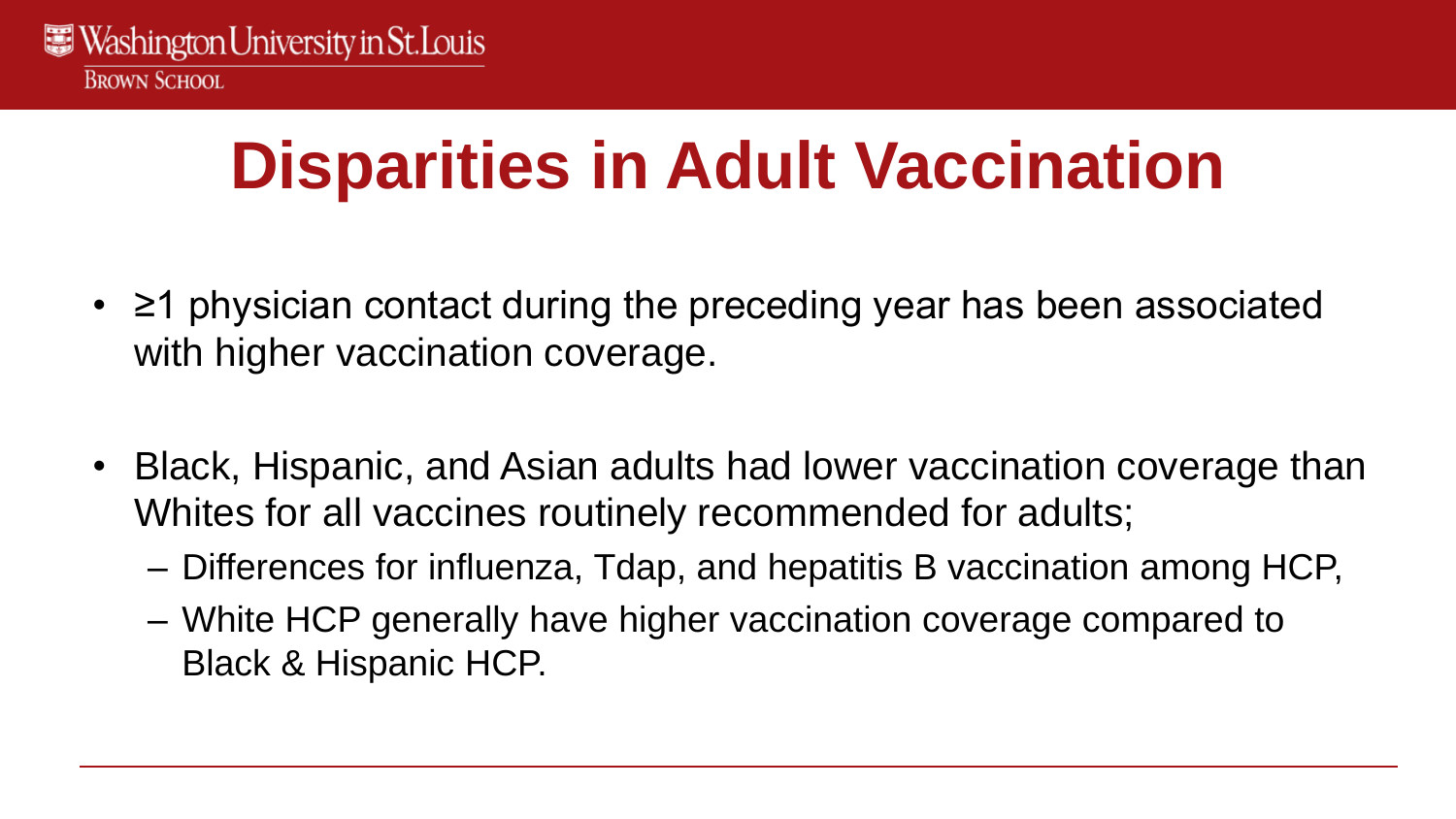# **Disparities in Adult Vaccination**

- Disparities based on socio-economic status are often observed, but can be influenced based on how it is measured.
- Studies have noted urban/rural differences in influenza and hepatitis B immunization.
	- Studies often tie rural disparities to socioeconomic status
	- Racial and ethnic disparities exist in rural areas just as they do in urban areas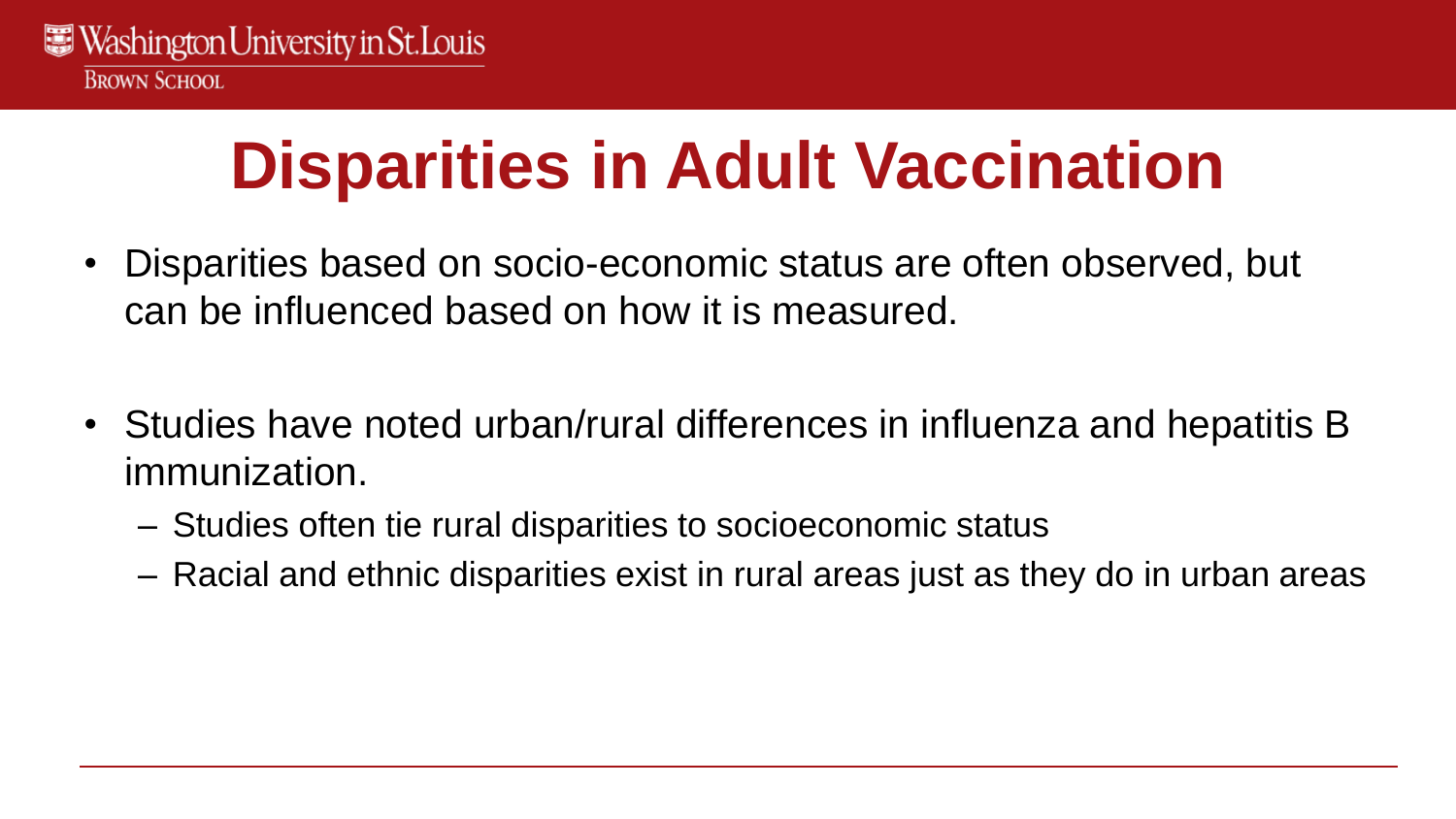# Equitable Distribution of Vaccines Requires Equitable Access to Societal Resources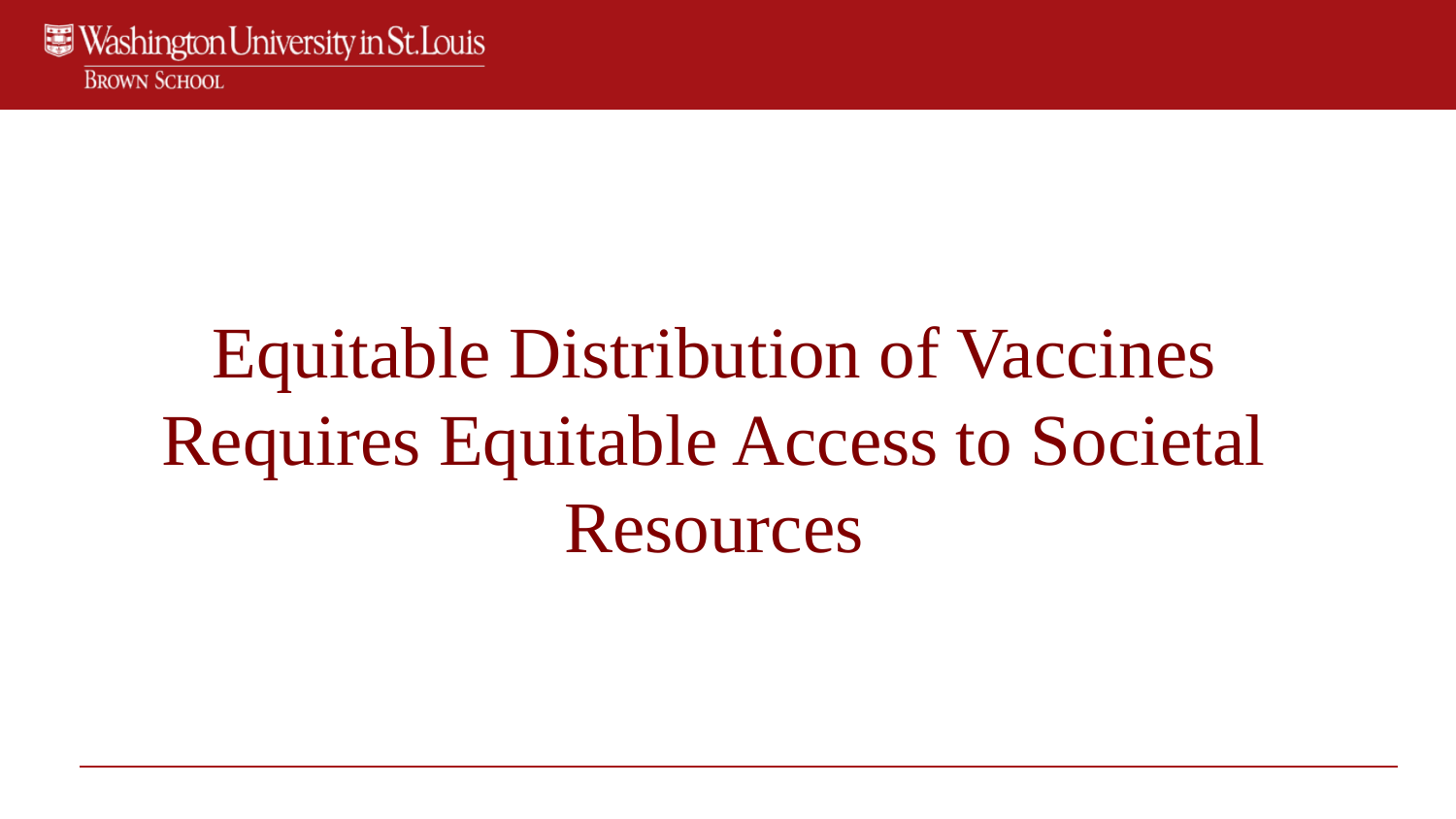# **Strategies to Achieve Equity**

- Consistent implementation of the Standards by medical specialty providers.
- Enhancing provider access to IIS could help improve vaccination coverage because IIS can provide consolidated immunization histories for use by a vaccination provider in determining appropriate client vaccinations.
- History and data suggest that these and the EMR system will not eliminate disparities.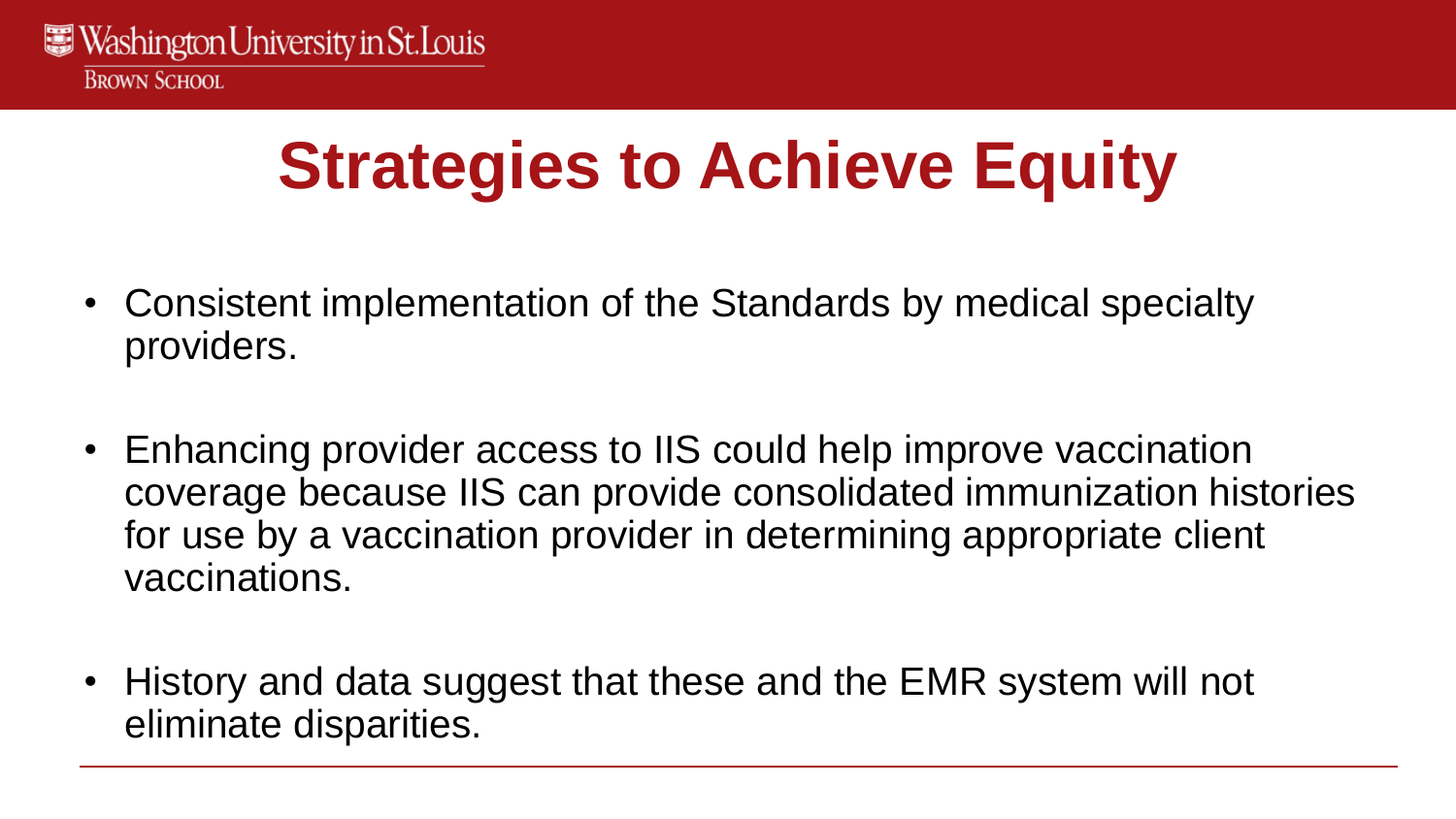# **Strategies to Achieve Equity**

- Geographic access to services affect rural, urban, low income, and racial/ethnic/immigrant communities, but likely have different solutions.
	- Creative solutions might suggest mobile vaccination vans that operate based on the best available EMR and IIS data on patients & use schools, churches, etc.
	- Increased use of pharmacies, community health nurses,etc. to distribute and record vaccination.
	- Community health workers to provide education on vaccine safety and resources.
- Employment & income, health insurance & insurance type matter in urban and rural areas.
	- Increased access to health insurance, standards for insurance coverage of adult vaccines, or universal coverage of all recommended vaccines.
- Older patients who knew that Medicare covered the costs were more likely to be vaccinated.

Thomas, T. L., DiClemente, R., & Snell, S. (2014). Overcoming the triad of rural health disparities: How local culture, lack of economic opportunity, and geographic location instigate health disparities. *Health education journal*, *73*(3), 285-294.

Van Amburgh, J. A., Waite, N. M., Hobson, E. H., & Migden, H. (2001). Improved influenza vaccination rates in a rural population as a result of a pharmacist-managed immunization campaign. *Pharmacotherapy: The Journal of Human Pharmacology and Drug Therapy*, *21*(9), 1115-1122).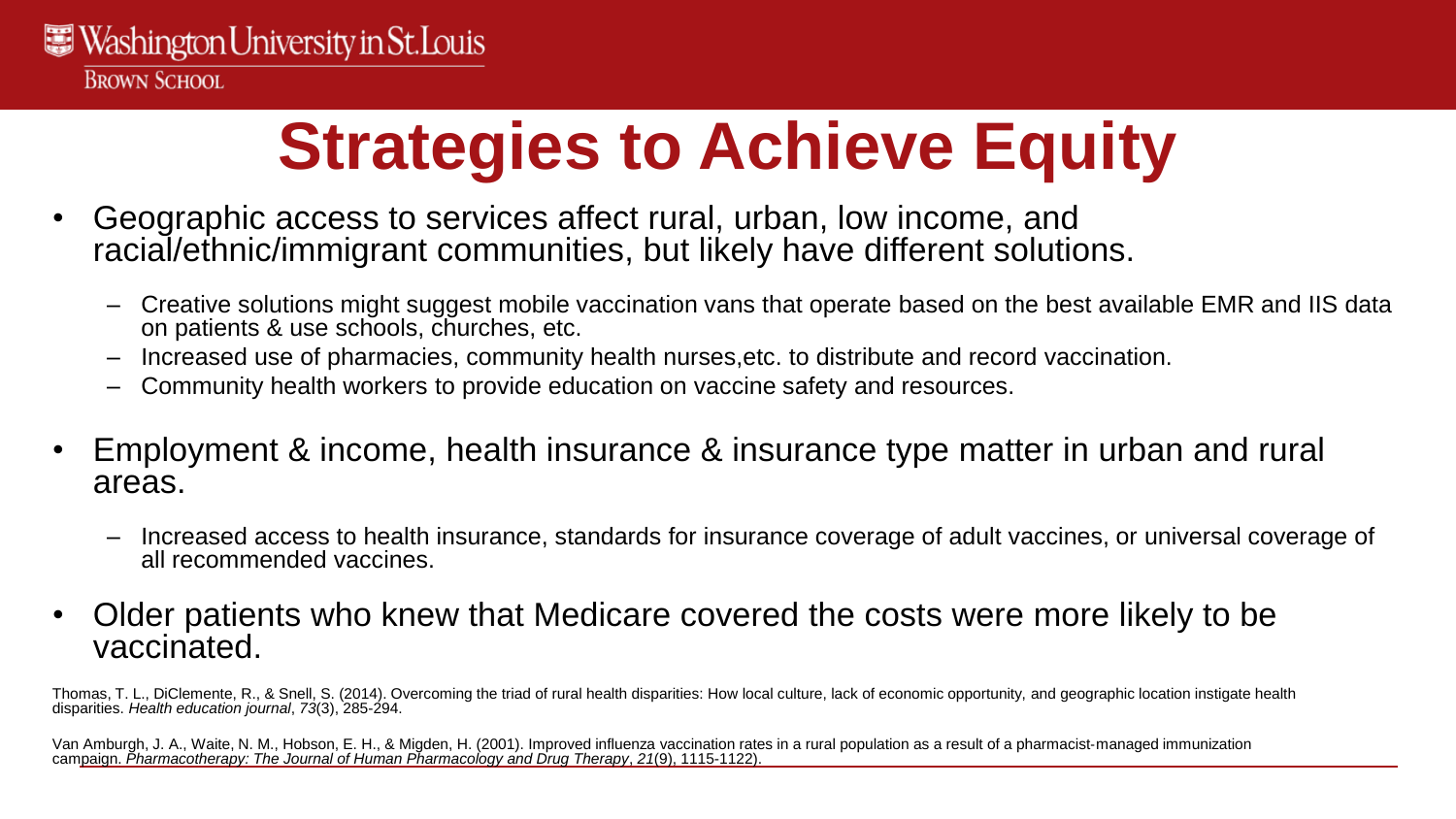#### **Enhanced Culturally & Linguistically Appropriate Standards (CLAS)**

- 15 Standards that instruct individuals and organizations on how to implement & maintain culturally and linguistically appropriate services.
- All 15 Standards are necessary to advance health equity, improve quality, and help eliminate health care disparities.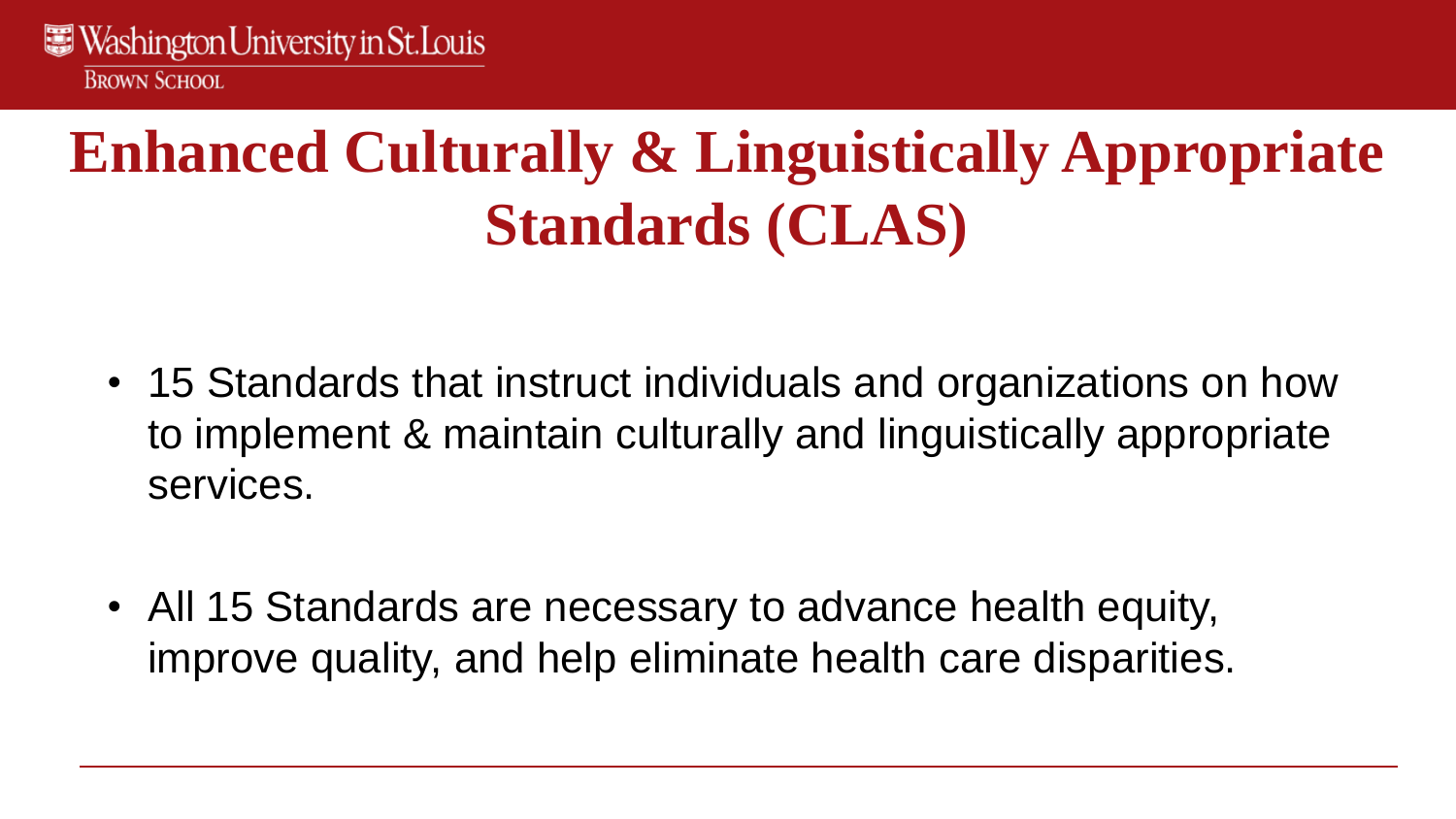#### **CLAS Standards**

#### **The Principal Standard**

#### Provide Effective, Equitable, Understandable & Respectful Quality Care & Services

Standard 1 is the principal standard because the ultimate aim in adopting the remaining Standards (2- 15) is to achieve Standard 1.